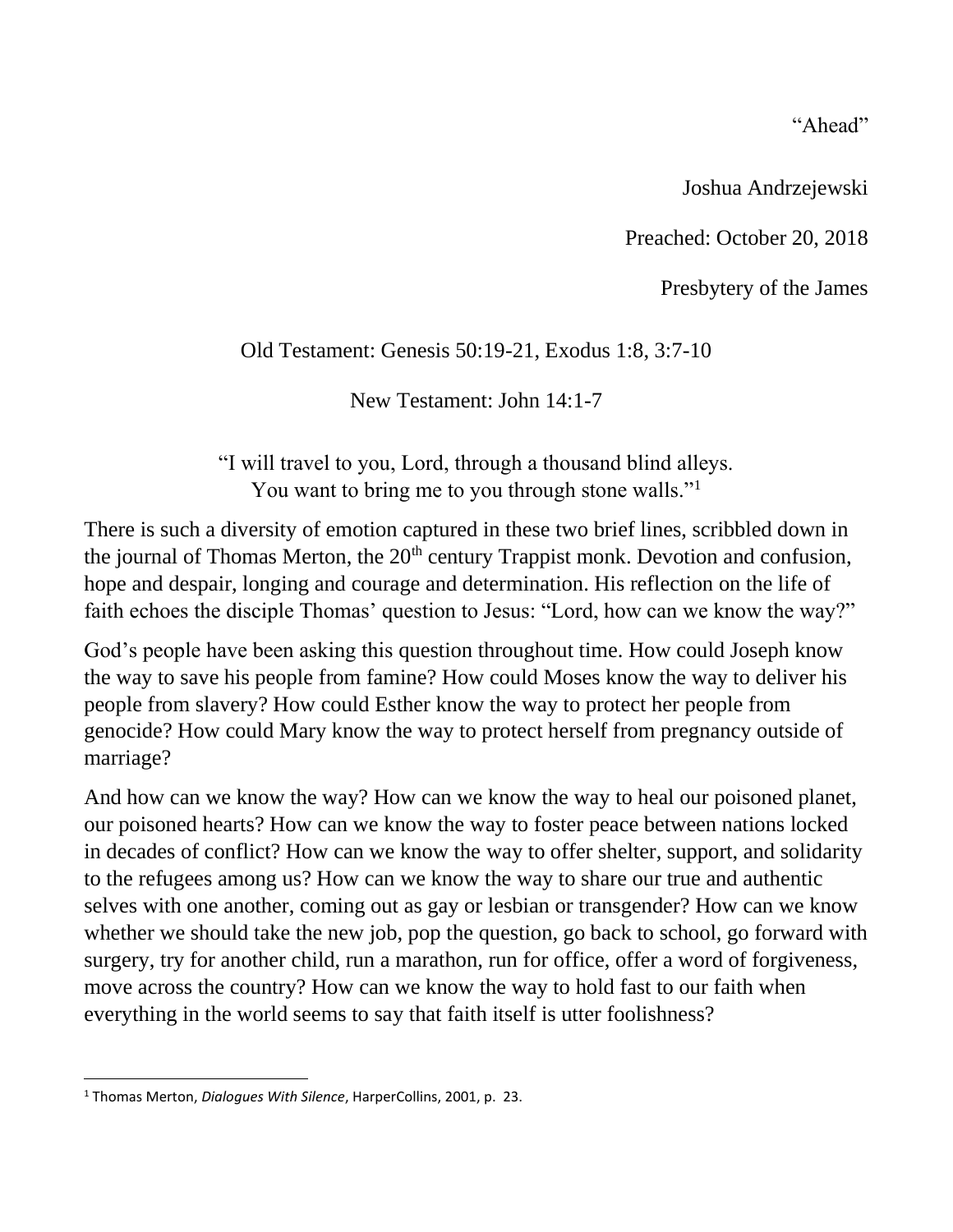"I will travel to you, Lord, through a thousand blind alleys. You want to bring me to you through stone walls."

We're facing a time of great change in our presbytery. Today we'll recognize the faithful work of Carson Rhyne, vote on extending a call to Fred Holbrook, and elect a Strategic Planning Team to help envision our future – something we've been trying to do for several years, in our presbytery and denomination. Given the current religious landscape, that future may seem as impossible as passing through a wall of stone.

Diana Butler Bass has written extensively on the decline of Christianity, especially in American culture. From the 1966 cover of *Time* proclaiming "God is Dead" to the 2009 *Newsweek* story titled "The End of Christian America," the news media has recognized, along with countless sociologist and theologians, that we are solidly entrenched in what Bass calls "days of doubt and discontentment, of wondering why everything has changed and the fear that ensues from loss."<sup>2</sup> A 2017 Gallup survey reported that more than 20 percent of Americans identify with "no religious affiliation," an increase of about 15 percentage points over the course of 20 years.<sup>3</sup>

Certainly we have seen the signs of this decline in our own congregations as well: attendance is down, giving is down, volunteers are harder to come by (of course, this is from my perspective as the outgoing moderator of the committee on nominations). But I have to tell you, from my perspective as a chaplain at a Level-1 trauma center: even among those who would choose "no religious affiliation" on a survey, there are still deep spiritual needs. There is still a hunger for the transcendent and mysterious Truth to which the Church is a witness.

I think of a couple I met a little more than two years ago. I'll call them the Smiths. Neither one of them would ever set foot in a church building, I'm sure, but when they learned their baby had died before he was born, they wanted a blessing for him. They wanted to name him and give words to what he meant to them. They wanted to acknowledge before God that they loved this child and were grateful for him, even though they had never met him. Surrounded by grandparents and aunts, in a delivery room rather than a sanctuary, the Smiths gave witness to the hope that their son's brief life would touch this world in ways they couldn't yet imagine. In the time since, they have reached out to other couples experiencing pregnancy loss, accompanying them

<sup>2</sup> Diana Butler Bass, *Christianity After Religion*, HarperCollins, 2012, p. 27.

<sup>3</sup> Gallup[: https://news.gallup.com/poll/1690/religion.aspx](https://news.gallup.com/poll/1690/religion.aspx)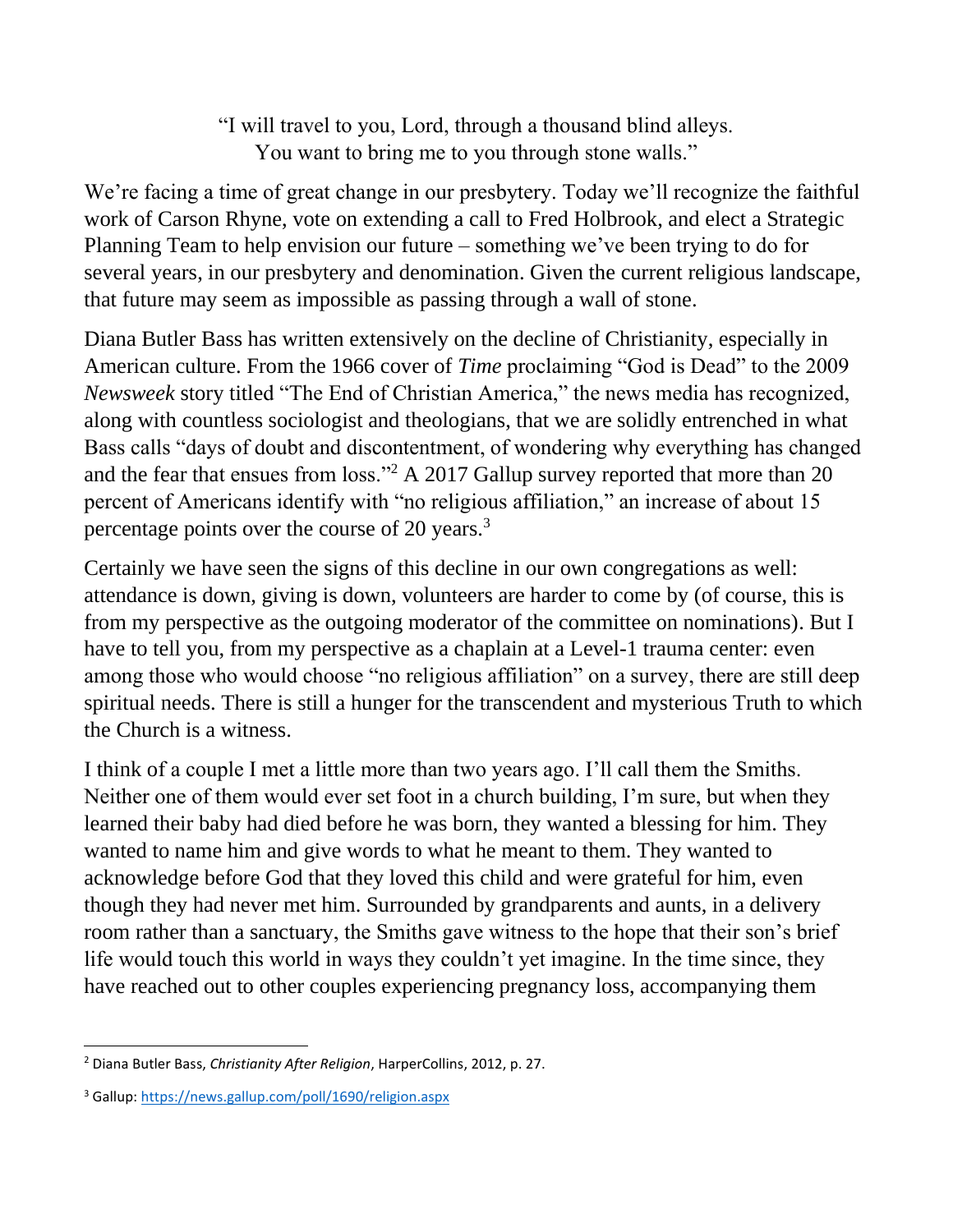along the difficult and isolating journey of grief. Everything I've just described *sounds* like the Church to me. But it doesn't *look* much like the Church we're used to.

My daughter, Norah, is three years old. Like many three-year-olds, she will take on miniobsessions every few weeks. Several months ago, it was *The Very Hungry Caterpillar* – we read it every night at bedtime, the book went in the car with us, it was everywhere. For a long time, that book informed just about everything I knew about the transformation from a caterpillar into a butterfly (Now that I think about it, I probably owe an apology to my eighth-grade science teacher). If you know the story, you know there are plenty of details about the type and quantity of the food he eats, prior to spinning a cocoon around himself. But then, on the next page, he emerges as a butterfly – fully formed. I realize Eric Carle wasn't trying to write a scientific textbook, but there's nothing in there about what happens while he's *in* the cocoon!

How can he know the way to become a butterfly?

It turns out the process is fascinating – and a bit icky. While the caterpillar is inside his cocoon, he releases enzymes that dissolve nearly all his tissues into proteins; essentially, he digests himself. "If you were to cut open a cocoon … at just the right time, caterpillar soup would ooze out."<sup>4</sup>

But not *every* part of the caterpillar liquifies. Earlier in his life, before he even hatched out of his egg, he developed what scientists call "imaginal discs." These discs remained inside his body throughout his life as a caterpillar, and while he's inside the cocoon, they awaken, using the protein soup to build the structures he will need for his new life as a butterfly – eyes, wings, legs, antennae – everything.

Somewhere, this took a left turn and became a bit of a science lesson; sorry about that. I have just been so captivated by this process. The caterpillar comes almost completely undone. Author Cynthia Occelli writes, "For someone who doesn't understand growth, [caterpillar soup] would look like complete destruction."<sup>5</sup>

And in a way, it is. The creature that emerges from that cocoon has been transformed in almost every conceivable way. His plump, green body has converted into a slender, yellow abdomen with vibrantly colored wings. Rather than eating leaves and other plant matter, he drinks nectar from flowers. He can't even move through the world in the same

<sup>4</sup> Ferris Jabr, "How Does a Caterpillar Turn into a Butterfly?" *Scientific American*, <https://www.scientificamerican.com/article/caterpillar-butterfly-metamorphosis-explainer/>

<sup>&</sup>lt;sup>5</sup> I can't find the exact source for this quote, and Ocelli is actually talking about the process of change a seed undergoes.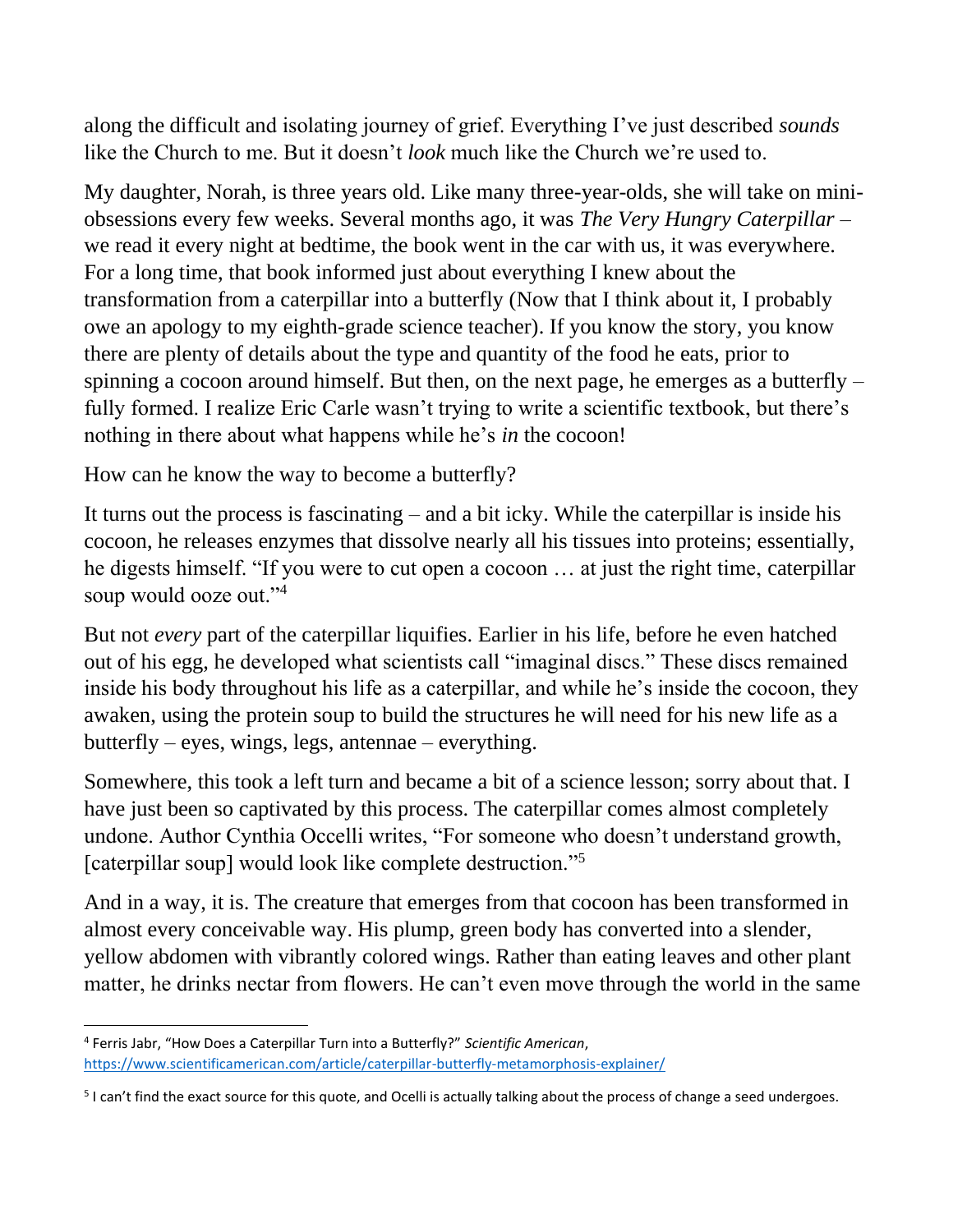way as before; rather than crawling on dozens of tiny feet, he uses wings to travel through the air. His old life is gone. A new life has begun.

This transformation – this resurrection – is the pattern Christ sets for our faith: the movement from life through death to new life. God is restless, not content to remain in one place or condition for very long, always going on ahead of us to prepare the way. God prepared Egypt as a place of salvation for Joseph and his brothers, but before too long, it had become a place of slavery for Moses and his kin. At some point in the past, God prepared our way of doing church  $-$  in big buildings; with full-time pastors; committees and budgets and policies and procedures. And these things are not bad. They're not! They're what has kept us alive all this time. But when Diana Butler Bass came to visit us last year, she reminded us that there's a difference between institutions and communities.

Institutions, she explained, are largely impersonal – consisting mainly of the structures we build around our faith. Because they are so intricately designed, institutions can persist, zombie-like, without much effort on our part. They survive through rule books, polities, and guidelines that lifelessly endure. Communities, on the other hand, are relational and fragile. They can only survive when we intentionally show up, again and again, to build them  $-$  to tend to them  $-$  day by day and moment by moment. It takes energy to give our hearts and minds to something, to bear with one another even when things get hard, to hope for the future even when we find ourselves asking "How can we know the way?

So if we're going to envision the church of the future, we have to figure out what we have that's essential and what can be dissolved; what are our imaginal discs and what is our caterpillar soup?

Jesus' response to Thomas's question – "How can we know the way?" – is that *HE* is the way. If we want to know where God is going, we need to look to Jesus. For the past two years, I have been working with a team from the Presbyterian Church (USA) to develop a "guiding statement" for our denomination. Using the letters from our denomination's name  $- P$ , C, U, S, and A – we came up with a statement that challenges presbyteries, churches, agencies, and individuals to be Prayerful, Courageous, United, Serving, and Alive. While we didn't talk about caterpillars during our time together, I think the members of the team would consider these words to be the "imaginal discs" of our faith, pattered after Jesus' work in the world.

By frequently taking time to pray, Jesus reconnected to God's enlivening Spirit, renewing his strength and faith. This gave him a courage that helped him to risk shame, censure –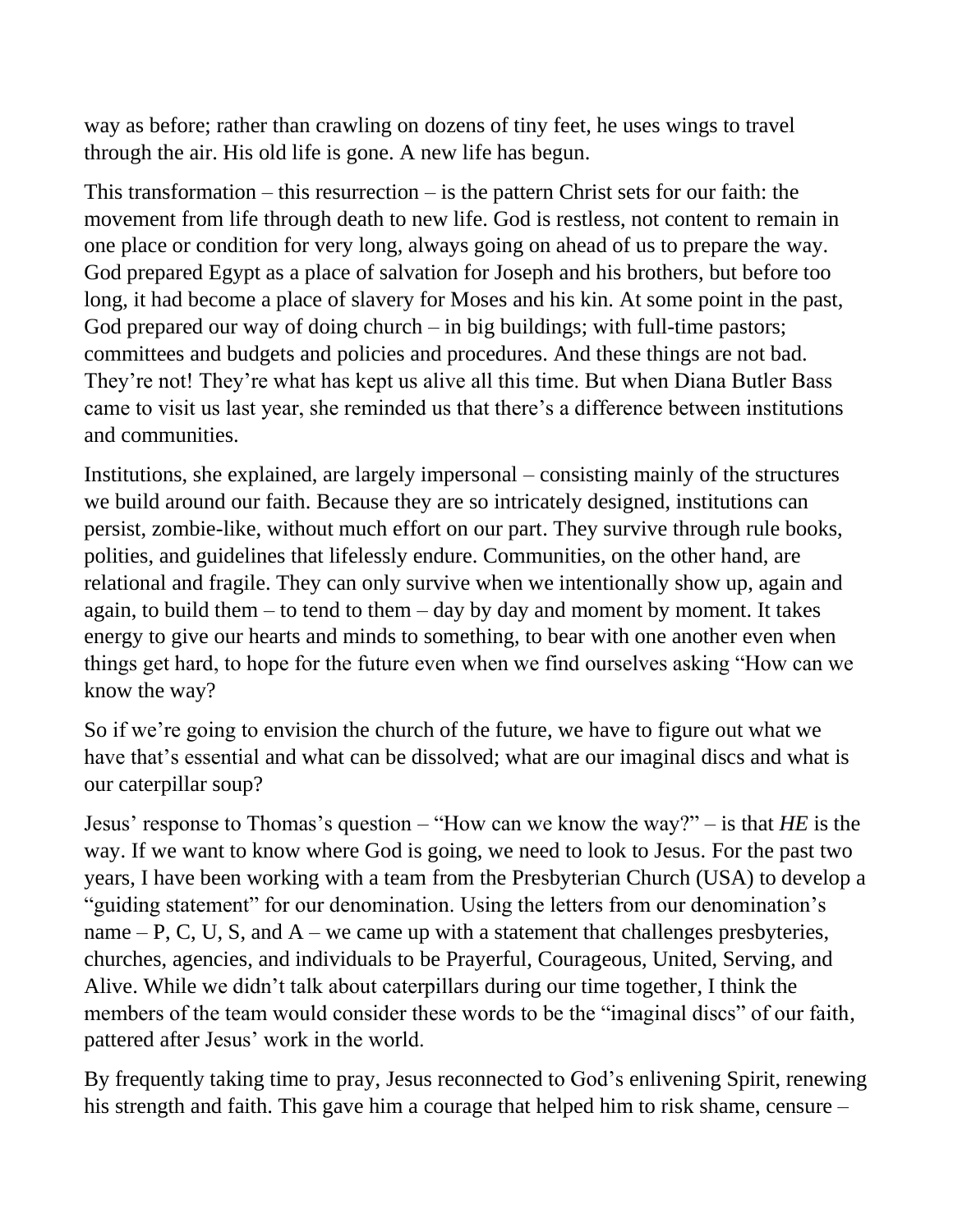his very life – to share the good news of God's unity with humankind, calling neighbors and strangers alike into unity with one another. Through words and actions, Jesus showed his disciples over and over again that the greatest among them must be the servant of all. In his death and resurrection, he made it clear that even when darkness and destruction threaten to consume us, God's final word is Life.

Prayerful, Courageous, United, Serving, Alive – each of these themes could generate a rich discussion – and I hope that many of our churches (especially our Strategic Planning Team) will consider the General Assembly's recommendation to study them, perhaps through sermon series' and in small groups. How can we use these themes as inspiration to transform from the church we know now into a church we haven't yet imagined?

I'm inspired by our presbytery's decision, years ago, to sell the office park and use the funds to revitalize mission and invest in new worshipping communities. I'm inspired by The Joyful Feast, a new way of being church within our presbytery that seeks to recognize God's presence around us and within us. I'm inspired by the sixteen members of our Disaster Relief Purpose Group who have gone to New Bern, North Carolina, to help with recovery efforts after hurricane Florence. I'm inspired by Cindy Correll's work in Haiti – and our presbytery's promise to support her – standing in solidarity and hope with people who have been devastated by natural and political disasters. I'm inspired by that ruling elder who keeps pestering you about starting a preschool or a soup kitchen or an interdenominational group of churches that invests in the community. I'm inspired by congregations throughout our presbytery that are coming up with imaginative ways to live into the truth of Jesus' promise: "I am going ahead to prepare a place for you."

Down a thousand blind alleys, through stone walls, and at this table set before us, Christ goes ahead of us to call us into new life. How will we respond?

Amen.